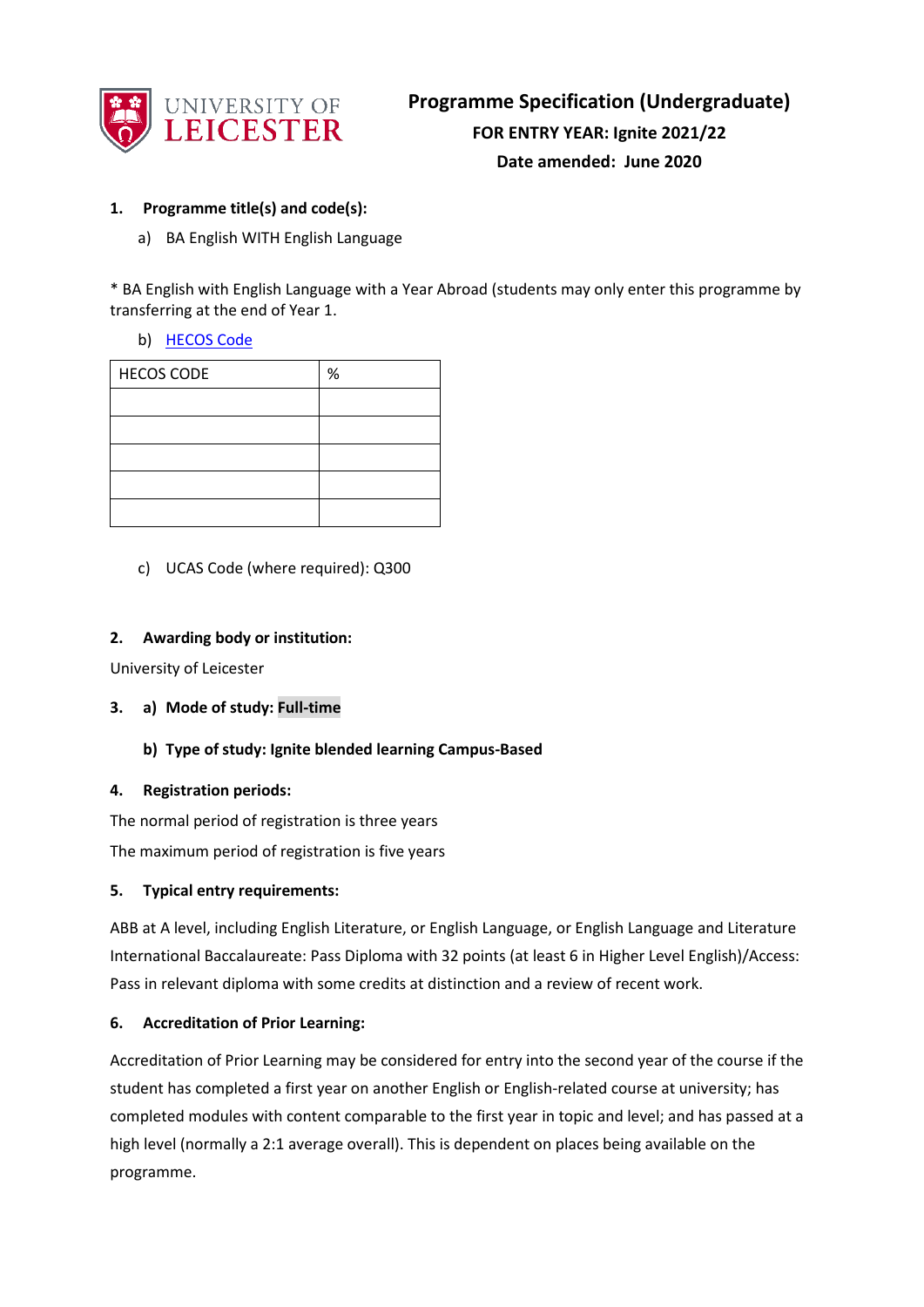#### **7. Programme aims:**

The programme aims to:

- to develop students' knowledge and understanding of English languages, linguistics and literatures from historical periods and genres, and to provide a syllabus with historical range, intellectual progression and opportunities for independent study;
- to foster students' independent thinking and judgment;
- to develop students' core skills in close reading, textual analysis and in the description and analysis of language;
- to develop students' initiative and ability to carry out independent research;
- to develop students' ability to access and assess information, to communicate clearly and effectively in both spoken and written modes, and to present their findings in a professional manner;
- to deliver learning opportunities through lectures, seminars, workshops, small group work, guided study, individual supervision, e-learning, as well as a range of group projects and independent research.
- to enable students to demonstrate their ability in the skills of examinations, essays, online tests and quizzes, portfolios, oral presentations, group projects, and to offer the opportunity to undertake dissertations.

## **8. Reference points used to inform the programme specification:**

- The Framework for Higher Education Qualifications in England, Wales and Northern Ireland (FHEQ)
- Benchmark statement for English: http://www.qaa.ac.uk/en/Publications/Documents/SBS-English-15.pdf
- [University Learning Strategy](http://www2.le.ac.uk/offices/sas2/quality/learnteach)
- [University Assessment Strategy](http://www2.le.ac.uk/offices/sas2/quality/learnteach)
- University of Leicester Employability Strategy
- University of Leicester Periodic Review (1996, 2004, 2012)
- First Destination Survey
- Graduate Survey
- Staff-student Consultative Committee student survey
- External Examiners' Reports
- Leicester Learning Institute Guidance on Accessible Curriculum Design
- United Nations Education for Sustainable Development Goals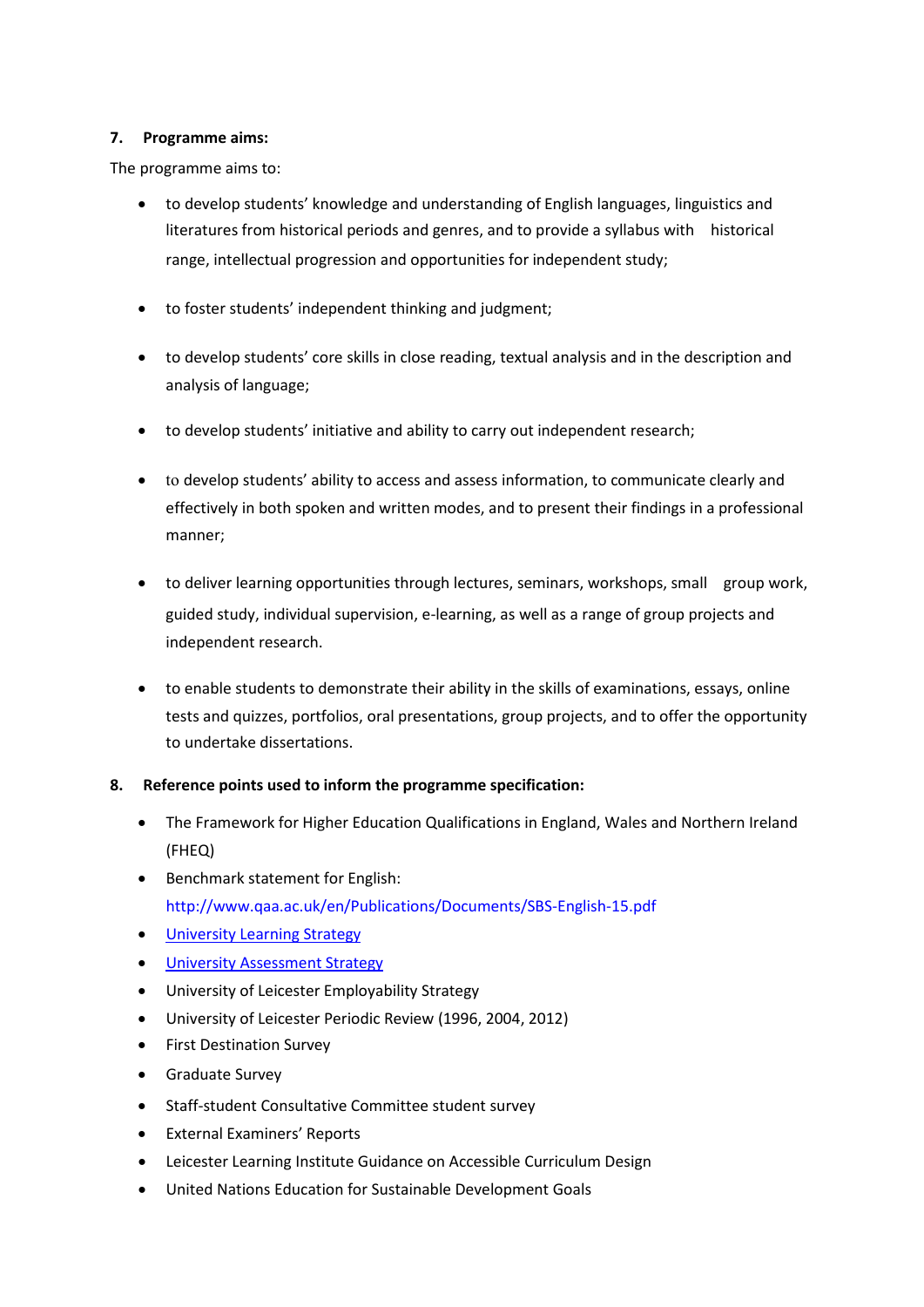# **9. Programme Outcomes:**

| <b>Intended Learning</b>      | <b>Teaching and Learning Methods</b>               | <b>How Demonstrated?</b>            |
|-------------------------------|----------------------------------------------------|-------------------------------------|
| <b>Outcomes</b>               |                                                    |                                     |
|                               | (a) Discipline specific knowledge and competencies |                                     |
|                               | (i) Mastery of an appropriate body of knowledge    |                                     |
| Demonstrate mastery of an     | Seminars, lectures, supervisions,                  | Essays, essay-based                 |
| appropriate body of literary, | workshops, directed reading,                       | examinations, dissertation,         |
| critical, language and        | written assignments,                               | seminar presentations, group        |
| linguistic knowledge and      | independent research,                              | projects, online tests and quizzes, |
| practice; examine and         | autonomous learning groups,                        | seminar discussion, analyses,       |
| analyse language in a         | online activities, group projects,                 | autonomous learning group           |
| diversity of contexts and     | guided study.                                      | reports.                            |
| modes.                        |                                                    |                                     |
|                               |                                                    |                                     |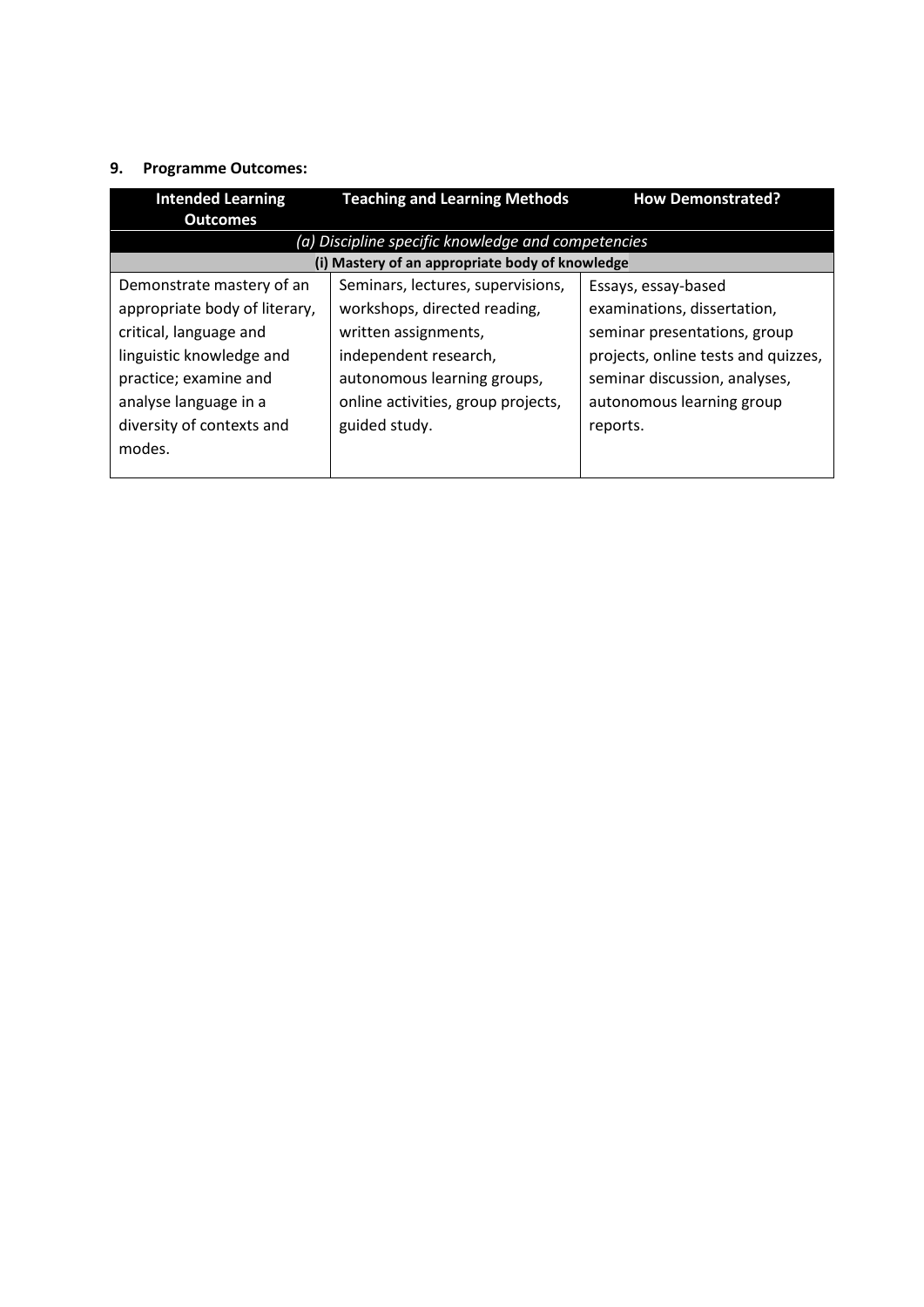| <b>Intended Learning</b><br><b>Outcomes</b>                                                                                                                                                                                                                                                                                                                                                                                               | <b>Teaching and Learning Methods</b>                                                                                                                                 | <b>How Demonstrated?</b>                                                                                                                                                               |
|-------------------------------------------------------------------------------------------------------------------------------------------------------------------------------------------------------------------------------------------------------------------------------------------------------------------------------------------------------------------------------------------------------------------------------------------|----------------------------------------------------------------------------------------------------------------------------------------------------------------------|----------------------------------------------------------------------------------------------------------------------------------------------------------------------------------------|
|                                                                                                                                                                                                                                                                                                                                                                                                                                           | (ii) Understanding and application of key concepts and techniques                                                                                                    |                                                                                                                                                                                        |
| Demonstrate a knowledge<br>and understanding of the<br>English language in its<br>historical and literary<br>dimensions.<br>Demonstrate knowledge of<br>and application of a variety<br>of methodological<br>approaches to the study of<br>English literature and English<br>language use.<br>Demonstrate an                                                                                                                              | Seminars, lectures, supervisions,<br>workshops, directed reading,<br>written assignments, online<br>activities, independent research,<br>autonomous learning groups. | Essays, essay-based<br>examinations, dissertation,<br>seminar presentations, group<br>projects, online tests and quizzes,<br>seminar discussion, autonomous<br>learning group reports. |
| understanding of literary<br>history and literary genre.                                                                                                                                                                                                                                                                                                                                                                                  |                                                                                                                                                                      |                                                                                                                                                                                        |
| Demonstrate skills in close<br>reading of literary texts.                                                                                                                                                                                                                                                                                                                                                                                 |                                                                                                                                                                      |                                                                                                                                                                                        |
| Demonstrate an ability to<br>discuss and analyse variation<br>in contemporary English,<br>spanning diverse social and<br>cultural contexts; to examine<br>attitudes towards English<br>language varieties; to<br>describe sounds and<br>grammatical structures of<br>the English language; to<br>collect linguistic data for<br>independent analysis; to<br>identify and interpret<br>historical developments in<br>the English language. |                                                                                                                                                                      |                                                                                                                                                                                        |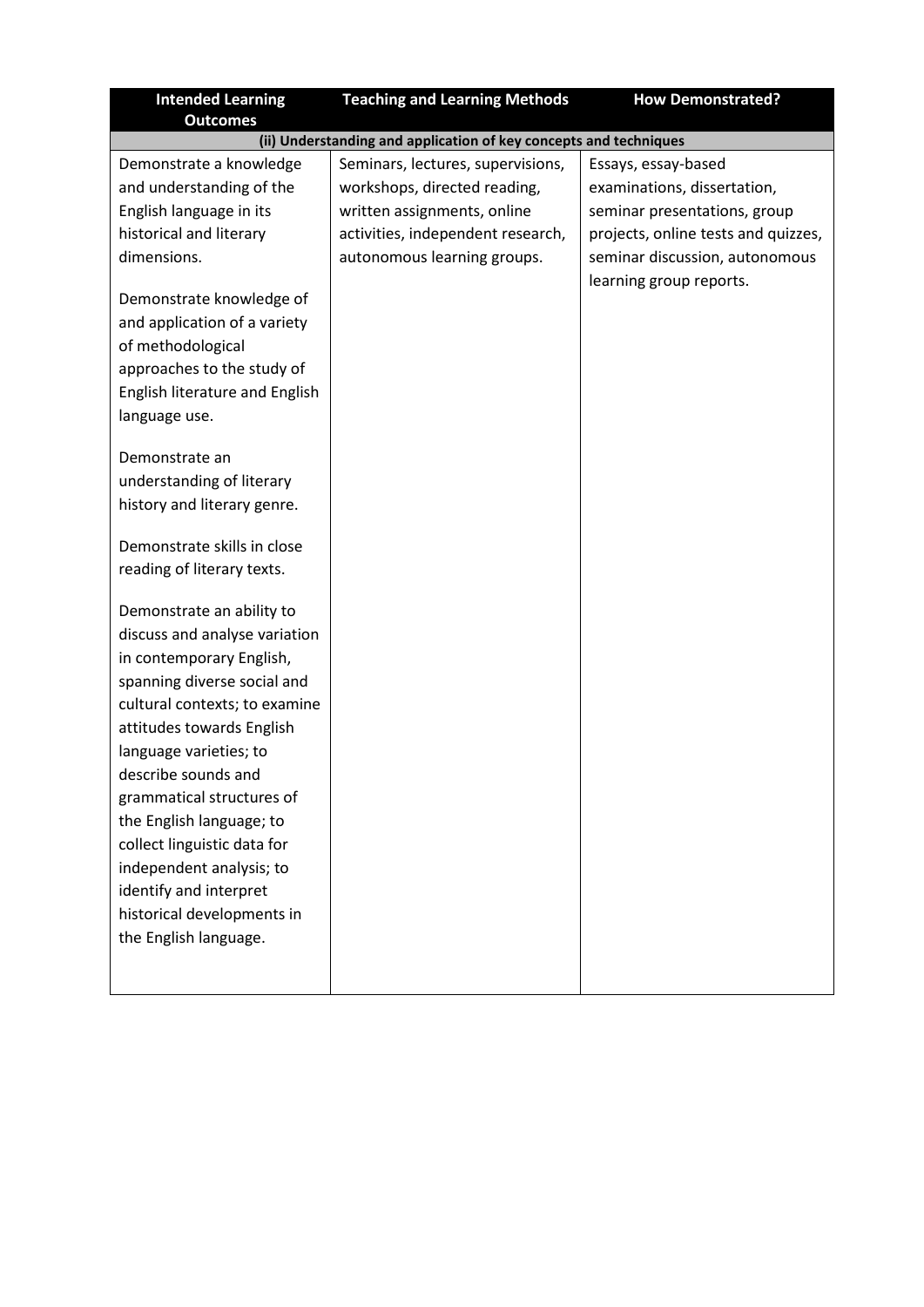| <b>Intended Learning</b><br><b>Outcomes</b>                                                                                                                             | <b>Teaching and Learning Methods</b>                                                                                                                                                    | <b>How Demonstrated?</b>                                                                                                                                                                            |
|-------------------------------------------------------------------------------------------------------------------------------------------------------------------------|-----------------------------------------------------------------------------------------------------------------------------------------------------------------------------------------|-----------------------------------------------------------------------------------------------------------------------------------------------------------------------------------------------------|
|                                                                                                                                                                         | (iii) Critical analysis of key issues                                                                                                                                                   |                                                                                                                                                                                                     |
| Analyse literary texts for<br>their formal, thematic and<br>rhetorical significance.<br>Use and reflect on a range of<br>critical methods.<br>Demonstrate understanding | Seminars, lectures, supervisions,<br>workshops, directed reading,<br>written assignments, online<br>activities, group projects,<br>independent research,<br>autonomous learning groups. | Essays, essay-based<br>examinations, dissertation,<br>seminar presentations, group<br>projects, online tests and quizzes,<br>seminar discussion, projects,<br>autonomous learning group<br>reports. |
| of the<br>historical/cultural/social<br>context of literature and<br>differences between texts.                                                                         |                                                                                                                                                                                         |                                                                                                                                                                                                     |
| Demonstrate skills in using<br>appropriate terminology and<br>frameworks to analyse<br>language, and identify<br>differences in language use.                           |                                                                                                                                                                                         |                                                                                                                                                                                                     |
| Evaluate the relationship<br>between language use and<br>context.                                                                                                       |                                                                                                                                                                                         |                                                                                                                                                                                                     |
| Demonstrate knowledge and<br>understanding of historical<br>and social variation in the<br>English language.                                                            |                                                                                                                                                                                         |                                                                                                                                                                                                     |
|                                                                                                                                                                         | (iv) Clear and concise presentation of material                                                                                                                                         |                                                                                                                                                                                                     |
| Present arguments in a<br>variety of written and oral<br>formats.                                                                                                       | Present arguments in a variety of<br>written and oral formats.                                                                                                                          | Essays, essay-based<br>examinations, dissertation,<br>seminar presentations, group<br>projects, online tests and quizzes,<br>seminar discussion, portfolios,<br>analyses, reports.                  |
| (v) Critical appraisal of evidence with appropriate insight                                                                                                             |                                                                                                                                                                                         |                                                                                                                                                                                                     |
| Marshal appropriate<br>evidence in close reading,<br>interpretation and<br>contextualization.<br>Use evidence effectively in<br>the construction of<br>arguments.       | Seminars, lectures, supervisions,<br>workshops, directed reading,<br>written assignments,<br>independent research.                                                                      | Essays, essay-based<br>examinations, dissertation,<br>seminar presentations, group<br>projects, online tests and quizzes,<br>seminar discussion, analyses,<br>reports, projects.                    |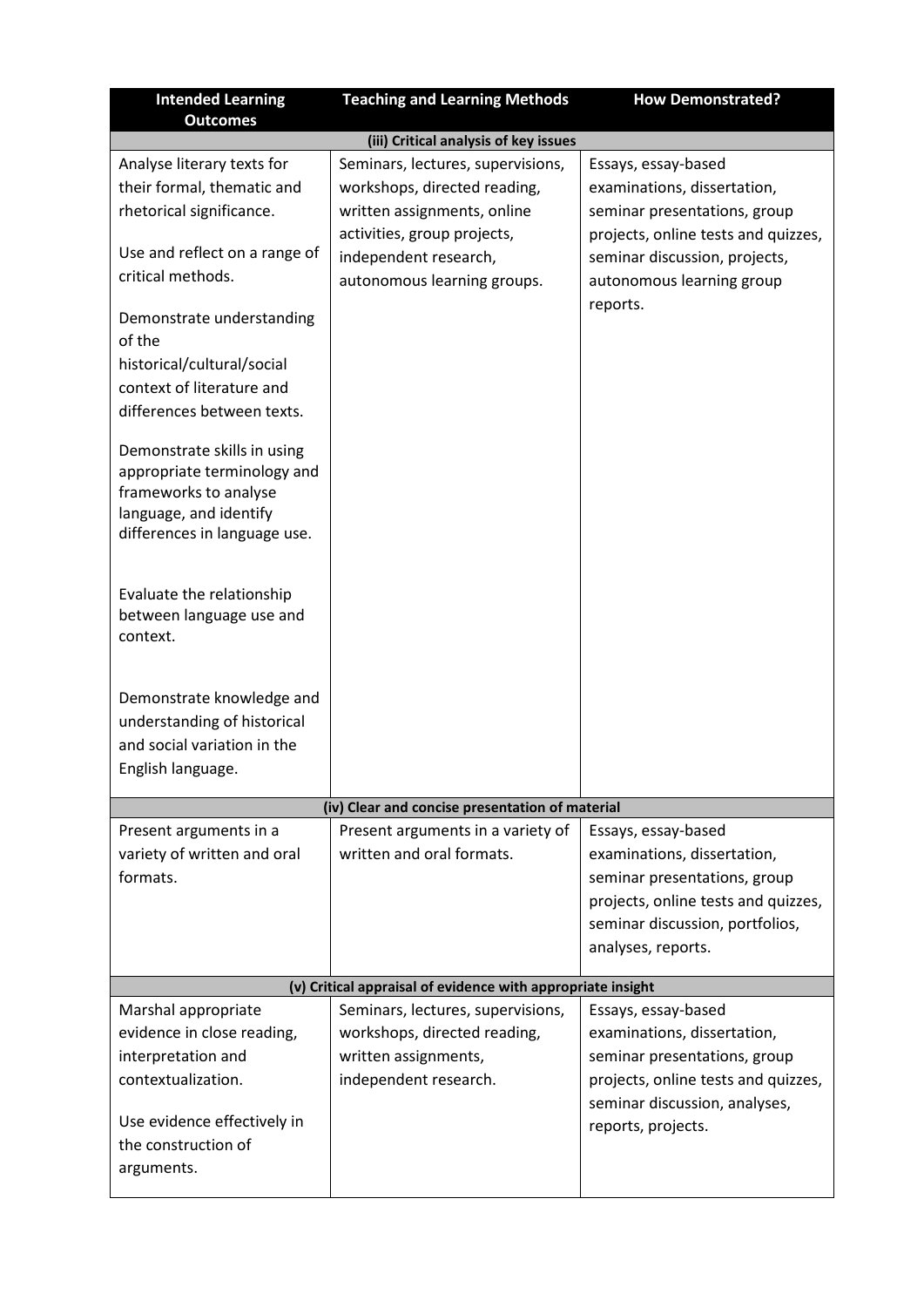| <b>Intended Learning</b><br><b>Outcomes</b>                                                                                                                                                                                                                                  | <b>Teaching and Learning Methods</b>                                                                                                                   | <b>How Demonstrated?</b>                                                                                                                                                         |  |
|------------------------------------------------------------------------------------------------------------------------------------------------------------------------------------------------------------------------------------------------------------------------------|--------------------------------------------------------------------------------------------------------------------------------------------------------|----------------------------------------------------------------------------------------------------------------------------------------------------------------------------------|--|
|                                                                                                                                                                                                                                                                              | (vi) Other discipline specific competencies                                                                                                            |                                                                                                                                                                                  |  |
| Demonstrate imagination,<br>analytic skills and linguistic<br>fluency.                                                                                                                                                                                                       | Seminars, lectures, supervisions,<br>workshops, directed reading,<br>written assignments,<br>independent research,<br>autonomous learning groups.      | Essays, essay-based<br>examinations, dissertation,<br>seminar presentations, group<br>projects, online tests and quizzes,<br>seminar discussion, analyses,<br>reports, projects. |  |
|                                                                                                                                                                                                                                                                              | (b) Transferable skills                                                                                                                                |                                                                                                                                                                                  |  |
|                                                                                                                                                                                                                                                                              | (i) Oral communication                                                                                                                                 |                                                                                                                                                                                  |  |
| To present arguments in a<br>range of registers.                                                                                                                                                                                                                             | Seminars, workshops, group<br>projects, autonomous learning<br>groups.                                                                                 | Oral presentations, seminar and<br>autonomous learning group<br>discussions.                                                                                                     |  |
|                                                                                                                                                                                                                                                                              | (ii) Written communication                                                                                                                             |                                                                                                                                                                                  |  |
| To present written<br>arguments of varying lengths<br>and levels of formality.                                                                                                                                                                                               | Lectures, seminars, workshops,<br>supervisions.                                                                                                        | Essays, essay-based<br>examinations, dissertation, group<br>projects, reports.                                                                                                   |  |
|                                                                                                                                                                                                                                                                              | (iii) Information technology                                                                                                                           |                                                                                                                                                                                  |  |
| Use word processing,<br>internet and email<br>effectively.<br>Interact individually and<br>collaboratively with virtual<br>learning environments.<br>Make effective use of<br>PowerPoint or similar visual<br>aids.<br>Identify and evaluate a range<br>of online resources. | Seminars, lectures, supervisions,<br>workshops, directed reading,<br>written assignments, online<br>workshops, presentations,<br>independent research. | Group projects, online tests and<br>quizzes, preparation of reports.                                                                                                             |  |
| (iv) Numeracy                                                                                                                                                                                                                                                                |                                                                                                                                                        |                                                                                                                                                                                  |  |
| Analysis of evidence which<br>may include quantative data.<br>Collection and analysis of<br>data.                                                                                                                                                                            | Workshops, seminars, lectures,<br>autonomous learning groups, online<br>activities, independent research,<br>group projects, guided study.             | Group projects, essays, extended<br>essays, portfolios, commentaries,<br>analyses online tests and quizzes,<br>and reports.                                                      |  |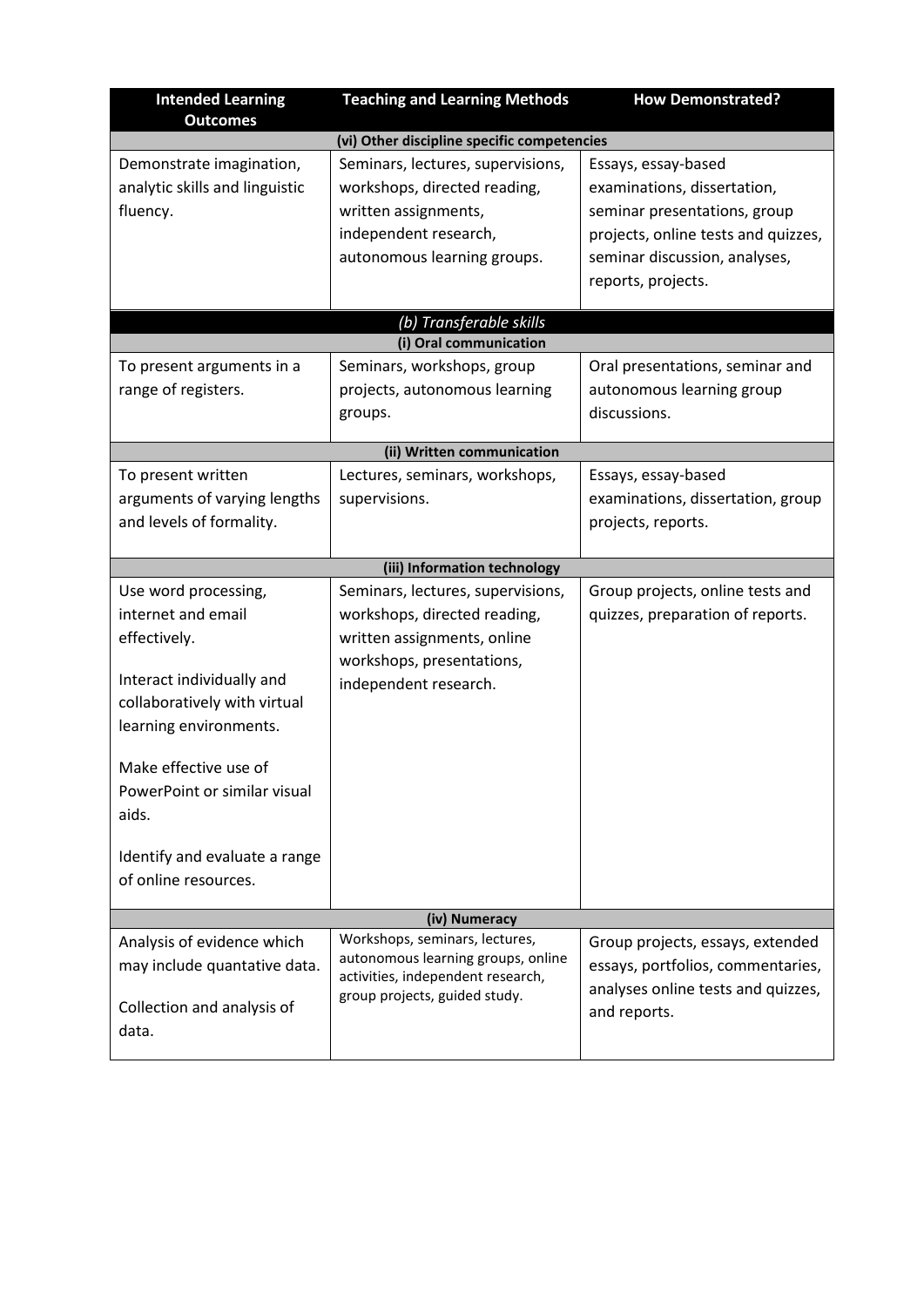| <b>Intended Learning</b>                                                                                                                                                                                                        | <b>Teaching and Learning Methods</b>                                                                                                                               | <b>How Demonstrated?</b>                                                                                                                                                                                                |
|---------------------------------------------------------------------------------------------------------------------------------------------------------------------------------------------------------------------------------|--------------------------------------------------------------------------------------------------------------------------------------------------------------------|-------------------------------------------------------------------------------------------------------------------------------------------------------------------------------------------------------------------------|
| <b>Outcomes</b>                                                                                                                                                                                                                 | (v) Team working                                                                                                                                                   |                                                                                                                                                                                                                         |
| Solve problems<br>collaboratively.<br>Reflect on the value and<br>challenges of group working.<br>Collaboratively identify<br>methodologies, manage the<br>distribution of effort and<br>collectively arrive at<br>conclusions. | Group work for projects,<br>workshops, seminars, online<br>activities, autonomous learning<br>groups.                                                              | Group projects, reports,<br>assignments, seminar and<br>autonomous learning group<br>discussions, portfolios,<br>commentaries, analyses, reports,<br>online tests.                                                      |
|                                                                                                                                                                                                                                 | (vi) Problem solving                                                                                                                                               |                                                                                                                                                                                                                         |
| Solve literary critical, literary<br>theoretical, literary<br>historical, methodological<br>and linguistic problems.<br>Identify and implement<br>appropriate research<br>methods.                                              | Seminars, lectures, supervisions,<br>workshops, directed reading,<br>written assignments,<br>independent research, online<br>activities and guided study.          | Essays, essay-based<br>examinations, dissertation,<br>seminar discussion and<br>presentations, group projects,<br>online tests and quizzes, seminar<br>discussion, autonomous learning<br>group discussion and reports. |
|                                                                                                                                                                                                                                 | (vii) Information handling                                                                                                                                         |                                                                                                                                                                                                                         |
| Identify, retrieve and<br>manipulate textual, critical<br>and linguistic information.<br>Assess the significance of<br>this information in the<br>construction of arguments.                                                    | Seminars, lectures, supervisions,<br>workshops, directed reading,<br>written assignments,<br>autonomous learning groups,<br>guided study, independent<br>research. | Essays, essay-based<br>examinations, dissertation,<br>seminar presentations, group<br>projects, online tests and quizzes,<br>seminar discussion.                                                                        |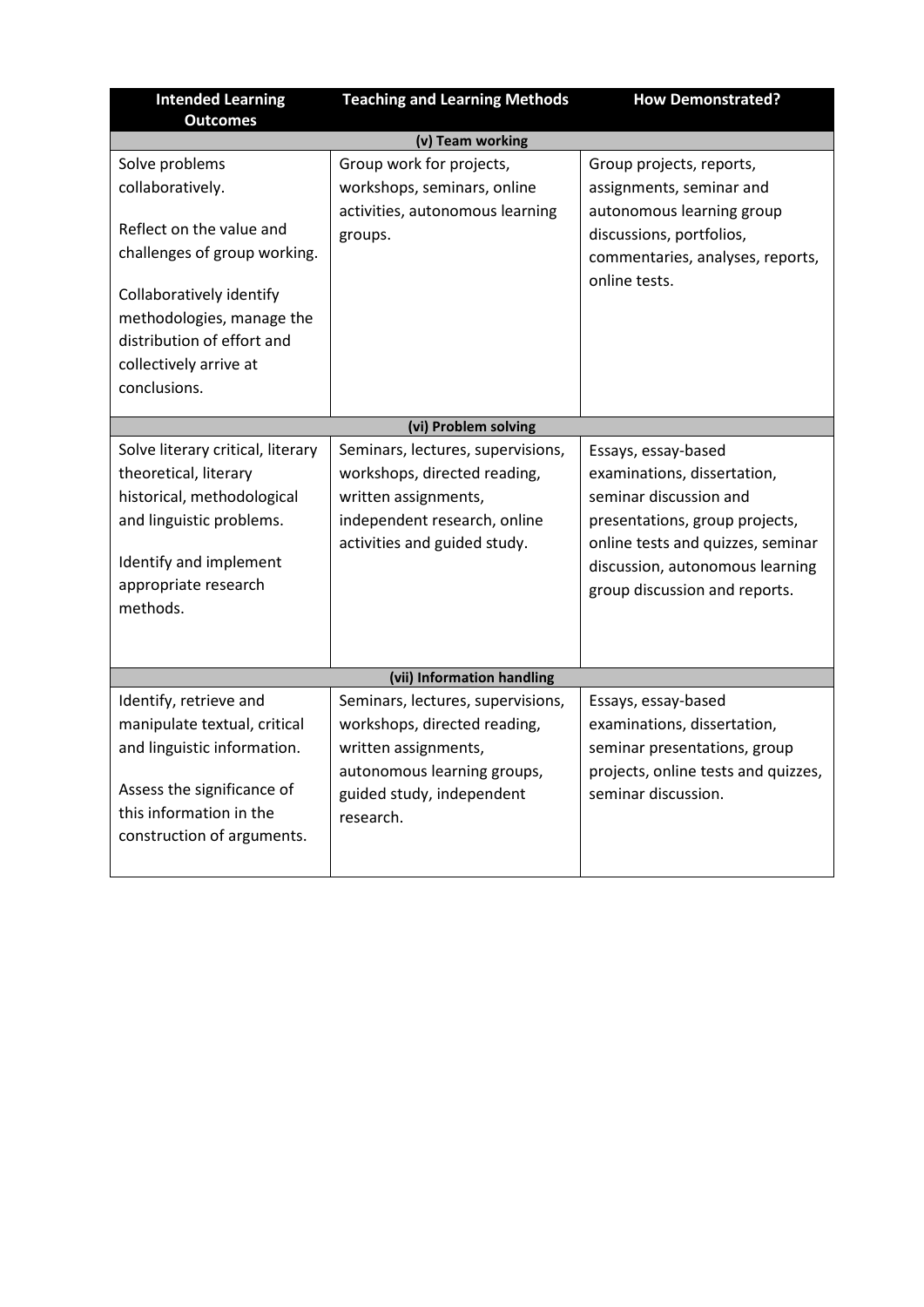| <b>Intended Learning</b>                                                                                                                 | <b>Teaching and Learning Methods</b>                             | <b>How Demonstrated?</b>                                                                                                                                                                                   |
|------------------------------------------------------------------------------------------------------------------------------------------|------------------------------------------------------------------|------------------------------------------------------------------------------------------------------------------------------------------------------------------------------------------------------------|
| <b>Outcomes</b>                                                                                                                          |                                                                  |                                                                                                                                                                                                            |
|                                                                                                                                          | (viii) Skills for lifelong learning                              |                                                                                                                                                                                                            |
| Demonstrate intellectual                                                                                                                 | Seminars, lectures, supervisions,                                | Essays, essay-based examinations                                                                                                                                                                           |
| independence.                                                                                                                            | workshops, directed reading,                                     | (processing and ordering and                                                                                                                                                                               |
| Critically evaluate writing<br>across all forms and genres;<br>formulate arguments and<br>distil information quickly and<br>efficiently. | written assignments, online<br>activities, independent research. | prioritising information),<br>dissertation (managing time and<br>research), seminar presentations<br>(public speaking skills), group<br>projects (collaboration), seminar<br>discussion (collaboration and |
| Reflect on day-to-day                                                                                                                    |                                                                  | response), assignments and<br>online tests (time management),                                                                                                                                              |
| language use.                                                                                                                            |                                                                  | oral presentations (confidence<br>and presentation skills),                                                                                                                                                |
| Reflect on personal and<br>others' learning.                                                                                             |                                                                  | autonomous learning group<br>reports (teamwork), group<br>projects (teamwork).                                                                                                                             |
| Manage the time and                                                                                                                      |                                                                  |                                                                                                                                                                                                            |
| resources available.                                                                                                                     |                                                                  |                                                                                                                                                                                                            |
| Demonstrate a broad<br>comprehension of the<br>history of English literature<br>and the English language.                                |                                                                  |                                                                                                                                                                                                            |

## **10. Progression points:**

This programme follows the standard Scheme of Progression set out in Senate Regulation 5 governing undergraduate programmes.

## **ENGLISH**

This programme follows the standard Scheme of Progression set out in Senate Regulation 5 governing undergraduate programmes.

The following additional progression requirements for this programme have been approved:

#### **ENGLISH**

- In order to proceed to the second year of the course, a student must obtain 90 credit-units for four modules of English. Subject to the achievement of an overall average of 40%, modules may be passed at a level sufficient for the award of credit (marks between 35% to 39%). This means that students with a credit-weighted average of less than 40% overall will be deemed to have failed all modules in which a mark of less than 40% has been obtained; students with a credit-weighted average of 40% or more overall will be deemed to have failed all modules in which a mark of less than 35% has been obtained.
- In order to proceed to the third year of the course a student must obtain 90 credit-units for English. The requirements for obtaining the credit-units for each of the modules taken in English are the same as in the first year.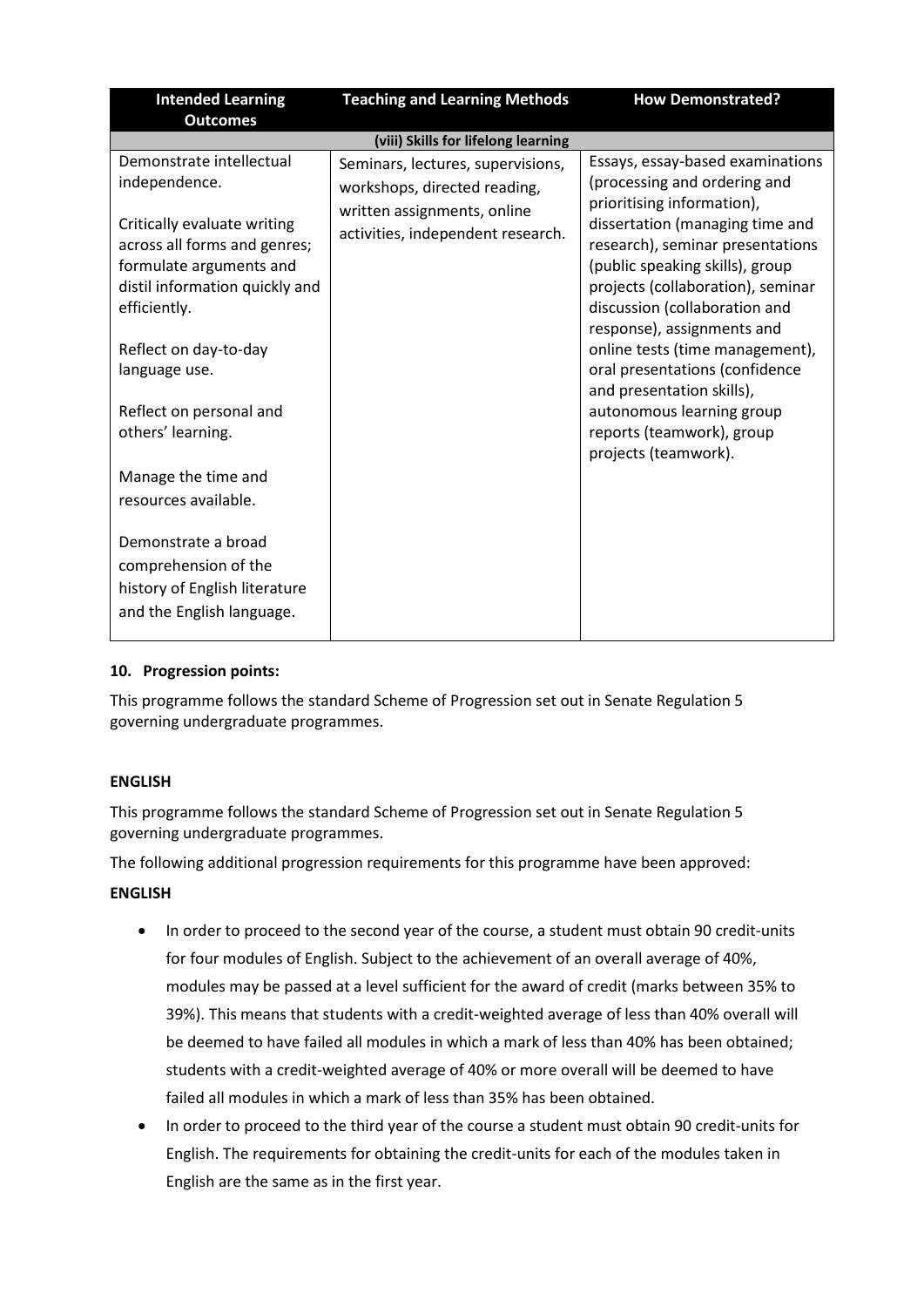• In cases where a student has failed to meet a requirement to progress he or she may be required to withdraw from the course.

#### **ENGLISH LANGUAGE**

- In order to proceed to the second year of the course, a student must obtain 30 credit-units in the English Language modules entitled 'Studying Language' and 'Describing Language' OR 30 credit-units for the two modules of the EN2018/9 TESOL Option. Subject to the achievement of an overall average of 40%, modules may be passed at a level sufficient for the award of credit (marks between 35% to 39%). This means that students with a credit-weighted average of less than 40% overall will be deemed to have failed all modules in which a mark of less than 40% has been obtained; students with a credit-weighted average of 40% or more overall will be deemed to have failed all modules in which a mark of less than 35% has been obtained.
- In order to proceed to the third year of the course a student must obtain 30 credit-units for two modules in English Language. The requirements for obtaining the credit-units for each of the two modules taken are the same as in the first year.
- In cases where a student has failed to meet a requirement to progress he or she may be required to withdraw from the course.
- Students must take 'Studying Language' and 'Describing Language' in Year 1 in order to continue on the BA English WITH English Language Year 2.
- In cases where a student has failed to meet a requirement to progress he or she will be required to withdraw from the course

## **11. Scheme of Assessment**

This programme follows the standard Scheme of Award and Classification set out in Senate Regulation 5 governing undergraduate programmes.

Students will be introduced to a range of assessment techniques including linguistic analysis. Students will learn about the historical aspects of language development and how language use varies across social and cultural contexts in four compulsory modules across the first and second years before choosing two specialist subjects in the third year on topics such as World Englishes, gender, stylistics, slang, place names, lexicography and more.

Assessment techniques used in first year will be developed and deepened in second year, and a range of strategies will be used, including formative writing assignments, essays, essay-based examinations, workshop presentations, peer presentations, seminar presentations, group projects, Blackboard tasks, wikis, and seminar discussions. In the final year student may undertake an independently researched dissertation, supported by one- to-one supervision. The emphasis on assessment in the final year will be on independent research and deeper development of key skills and concepts. Students in the final year can choose two specialist modules in English Language, each giving them experience of carrying out fieldwork or independent research in a specialized area, such as investigating how place names have evolved over time. Assessment will include, as well as essays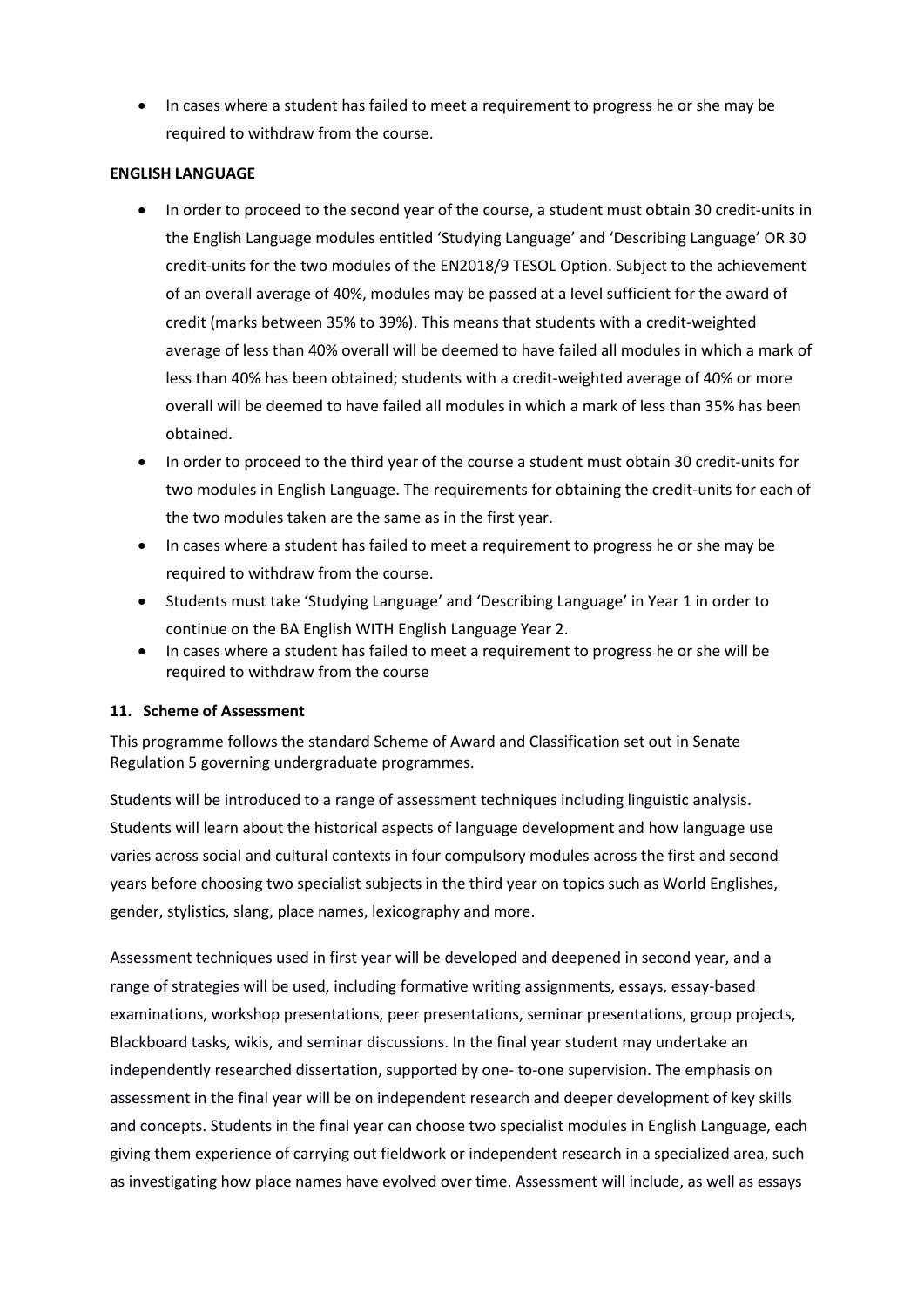and reports, research presentations, group projects, supported by seminar discussions and independent research. Each aspect of the programme has been designed to allow students to master an appropriate body of literary, critical and linguistic knowledge and practice. From their first year, they will develop skills in close reading of literary texts in different genres and time periods, linguistic analysis, and they will be encouraged to explore language and literature in different historical and literary dimensions.

Across the course, they will examine and practise a variety of methodological approaches to the study of English and English Language, and be given the opportunity to explore different aspects of literary history and the history of the English language.

#### **12. Special features:**

Students may choose at the end of the first year to transfer to the BA English with a Year Abroad course. Transfer will be confirmed only after the successful completion of all the first-year modules. Field research and data collection.

#### **13. Indications of programme quality**

We are currently 30th in The Complete University Guide 2019. We have consistently strong results in the National Student Survey with ratings of 90% or over since the survey began in 2005, and 91% in 2016. Positive reports of the quality and efficiency of examinations and assessment procedures from External Examiners note, for example, that the School 'has an impressive range of forms of assessment across all three years', 'has good students who are being taught well across the board', and is 'delivering impressive feedback' and marking. In the 2012 Periodic Developmental Review (previously last conducted in 2004), the panel's report on the School was extremely positive: 'Throughout discussions with both staff and students the Panel noted a very collegial and studentcentred approach to all the School's activities. The Panel particularly noted a culture of embedding the assurance of quality and standards into all areas of the School. The enhancement of the student experience was also actively encouraged and fostered. The Panel was impressed with the knowledge of the Chairs of the School's committees and their engagement with managing and enhancing the learning opportunities of students across the provision. The Panel also praised the leadership of the [then] Head of School who actively and knowledgeably oversaw the School's activity. The Panel had confidence in the management of quality assurance and quality enhancement processes in place within the School to assure the quality of the learning opportunities available to students and to comply with both the QAA Codes of Practice and the University Codes of Practice.'

#### **14. External Examiner(s) reports**

The details of the External Examiner(s) for this programme and the most recent External Examiners' reports for this programme can be found at [exampapers@Leicester](https://exampapers.le.ac.uk/xmlui/) [log-in required]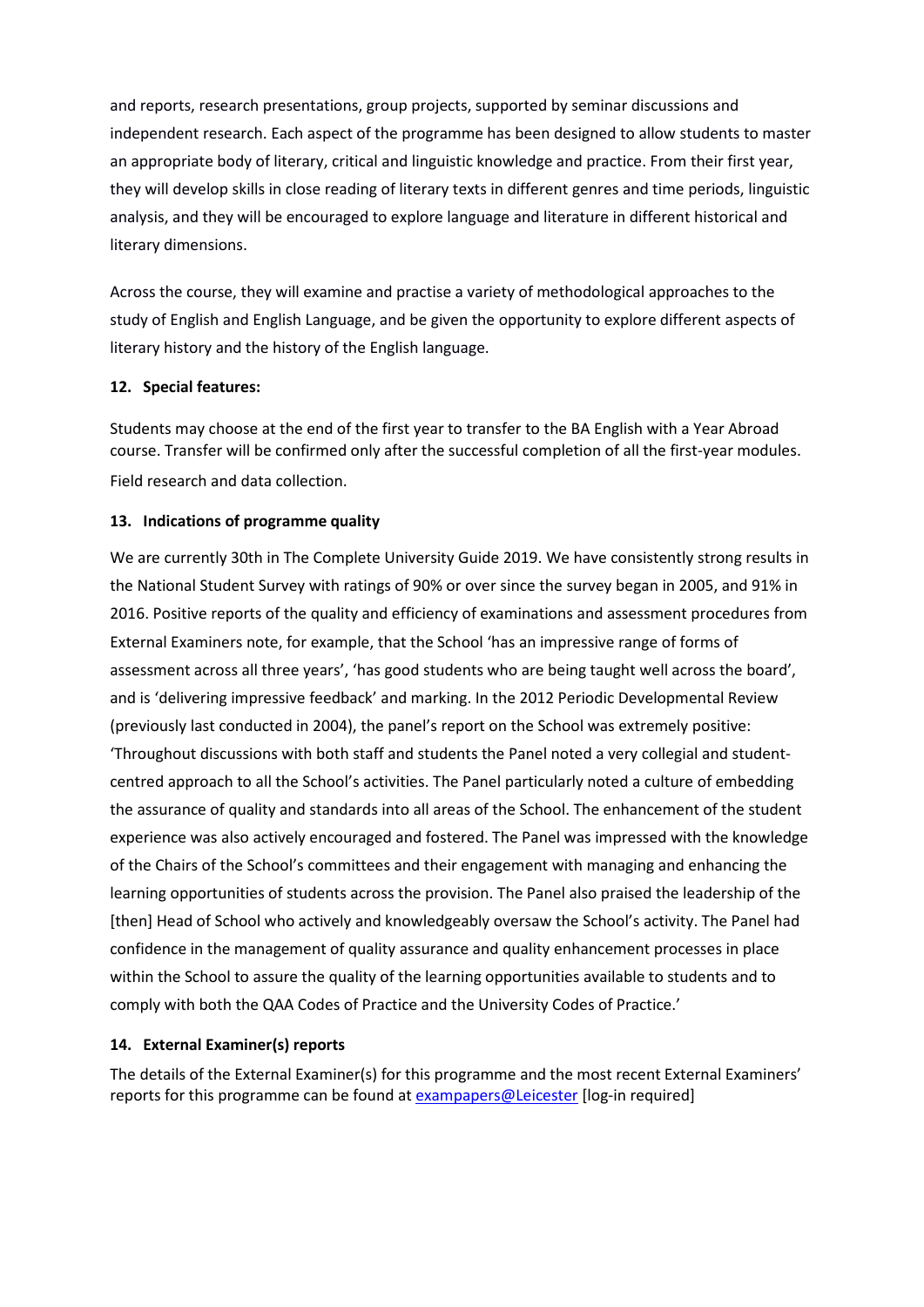# **Appendix 1: Programme structure (programme regulations)**

# **ENGLISH WITH ENGLISH LANGUAGE**

#### **FIRST YEAR MODULES**

| <b>SEMESTER 1</b> |                                                       |    |
|-------------------|-------------------------------------------------------|----|
|                   |                                                       |    |
| EN1010            | <b>Reading English</b>                                | 15 |
| EN1020            | The Novel Around the World                            | 30 |
| EN1036            | <b>Studying Language</b>                              | 15 |
|                   |                                                       |    |
| <b>SEMESTER 2</b> |                                                       |    |
|                   |                                                       |    |
| EN1040            | History of the English Language                       | 15 |
| EN1050            | Renaissance Drama: Shakespeare and his Contemporaries | 30 |
| EN1037            | Describing Language                                   | 15 |

## **SECOND YEAR MODULES**

| <b>SEMESTER 1</b> |                                                                                                                                 |    |
|-------------------|---------------------------------------------------------------------------------------------------------------------------------|----|
|                   | Students must select modules amounting to 60 credits (including EN2090)                                                         |    |
| EN2010            | <b>Chaucer and Medieval Culture</b>                                                                                             | 30 |
| EN2020            | Renaissance Literature                                                                                                          | 15 |
| EN2320            | Renaissance Literature                                                                                                          | 30 |
| EN2030            | The Beginnings of English Literature                                                                                            | 15 |
| EN2090            | Sociolinguistics                                                                                                                | 15 |
| EN2193            | Language in the Digital Age                                                                                                     | 15 |
| EN2197            | Literary Leicester (Part 1) * Please note this is a year-long module and<br>so you must also select this module in semester two | 15 |
|                   |                                                                                                                                 |    |
|                   | <b>SEMESTER 2</b>                                                                                                               |    |
|                   |                                                                                                                                 |    |
|                   | Students must take modules amounting to 60 credits (including EN2045 or EN2194)                                                 |    |
| EN2040            | Sin and Redemption in Medieval Literature                                                                                       | 15 |
| EN2050            | Love Wars: Gender, Writing and Society, 1660 -1789 A                                                                            | 15 |
| EN2350            | Love Wars: Gender, Writing and Society, 1660 -1789 B                                                                            | 30 |
| EN2060            | <b>Concepts in Criticism</b>                                                                                                    | 15 |
| EN2360            | Concepts in Criticism                                                                                                           | 30 |
| EN2045            | Reading Old English                                                                                                             | 15 |